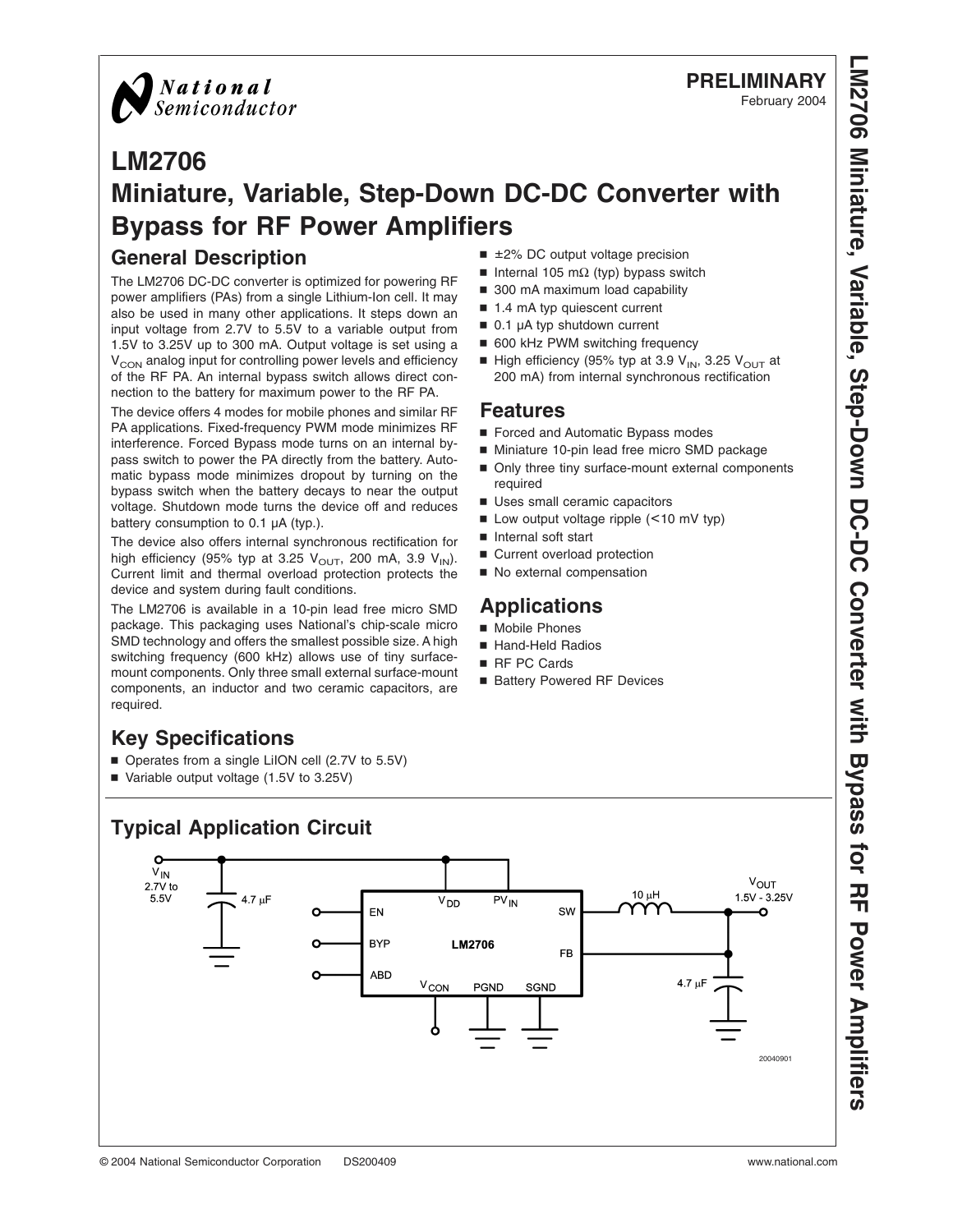# **Connection Diagrams**



# **Ordering Information**

| <b>Order Number</b> | Package Type                    | <b>NSC Package</b><br>Marking (*) | <b>Supplied As</b> |
|---------------------|---------------------------------|-----------------------------------|--------------------|
| LM2706TL            | 10-Bump Wafer                   |                                   | 250 Tape and Reel  |
| <b>LM2706TLX</b>    | Level Chip Scale<br>(micro SMD) | XYTT IS64B                        | 3000 Tape and Reel |

 $(*)$  XY - denotes the date code marking (2 digit) in production

TT - refers to die run/lot traceability for production

I - pin one indication

S - Product line designator

Note the Package Marking may change over the course of production without notice

### **Pin Description**

| Pin<br><b>Number</b> | Pin Name         | <b>Function</b>                                                                               |
|----------------------|------------------|-----------------------------------------------------------------------------------------------|
| A1                   | $V_{DD}$         | Analog Supply Input. If board layout is not optimum, an optional 0.1 µF ceramic capacitor is  |
|                      |                  | suggested ( <i>Figure 1</i> ).                                                                |
| <b>B1</b>            | $V_{\text{CON}}$ | Voltage Control Analog Input. V <sub>CON</sub> controls V <sub>OUT</sub> in PWM mode. Set:    |
|                      |                  | $V_{\text{CON}}$ $\leq$ 0.55V for $V_{\text{OUT}}$ = 1.5V                                     |
|                      |                  | $0.65V < V_{\text{CON}}$ < 1.5V for $V_{\text{OUT}}$ = 1.75 $V_{\text{CON}}$ + 0.45V          |
|                      |                  | $V_{\text{CON}} \geq 1.7V$ for $V_{\text{OUT}} = 3.25V$                                       |
| C <sub>1</sub>       | ABD              | Automatic Bypass Disable. Use this digital input to control Automatic Bypass mode. Set:       |
|                      |                  | $ABD = low$ to enable automatic bypass mode                                                   |
|                      |                  | $ABD = high$ to disable automatic bypass mode                                                 |
| D1                   | <b>BYP</b>       | Bypass. Use this digital input to command operation in Forced Bypass mode. Set BYP = 0V       |
|                      |                  | for normal operation.                                                                         |
| D <sub>2</sub>       | EN               | Enable Input. Set this digital input high for normal operation. For shutdown, set low.        |
| D <sub>3</sub>       | <b>PGND</b>      | Power Ground                                                                                  |
| C <sub>3</sub>       | <b>SW</b>        | Switching Node connection to the internal PFET switch and NFET synchronous rectifier.         |
| B3                   | $PV_{IN}$        | Power Supply Voltage Input to the internal PFET switch. Connect to the input filter capacitor |
|                      |                  | $(Figure 1)$ .                                                                                |
| A3                   | FB.              | Feedback Analog Input. Connect to the output at the output filter capacitor (Figure 1).       |
| A2                   | <b>SGND</b>      | Analog and Control Ground                                                                     |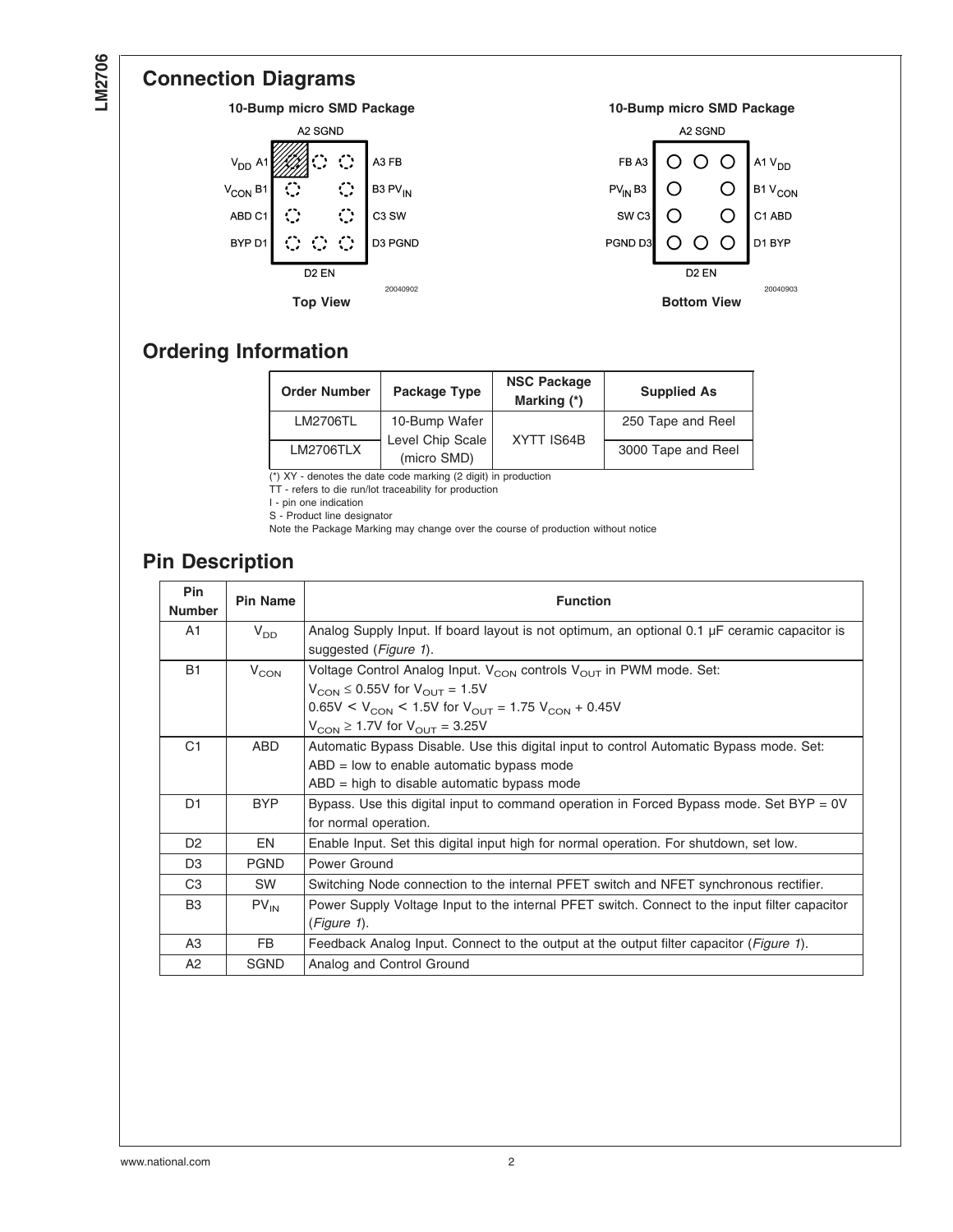# **Absolute Maximum Ratings [\(Note 1\)](#page-3-0)**

**If Military/Aerospace specified devices are required, please contact the National Semiconductor Sales Office/ Distributors for availability and specifications.**

| Supply Voltage, PV <sub>IN</sub> , V <sub>DD</sub> to SGND | $-0.2V$ to $+6V$   |
|------------------------------------------------------------|--------------------|
| PGND to SGND                                               | $-0.2V$ to $+0.2V$ |
| EN, FB, BYP, ABD, $V_{\rm CON}$                            | $(SGND -0.2V)$ to  |
|                                                            | $(V_{DD} + 0.2V)$  |
| <b>SW</b>                                                  | $(PGND -0.2V)$ to  |
|                                                            | $(V_{DD} + 0.2V)$  |

 $PV_{IN}$  to  $V_{DD}$   $-0.2V$  to +0.2V Storage Temperature Range −45˚C to +150˚C Lead Temp. (Soldering, 10 sec) 260°C Junction Temperature [\(Note 2\)](#page-3-0) +125°C Minimum ESD Rating  $\pm 2$  kV (Human Body Model, C = 100 pF, R = 1.5 k $\Omega$ ) Thermal Resistance  $(\theta_{JA})$  [\(Note 3\)](#page-3-0) 137°C/W

#### **Electrical Characteristics**

| <b>Conditions</b><br>Symbol<br><b>Parameter</b><br>Min<br><b>Units</b><br>Typ<br>Max<br>$\rm V_{\rm IN}$<br>$PV_{IN} = V_{DD} = V_{IN}$<br>Input Voltage Range (Note 4)<br>V<br>2.7<br>3.6<br>5.5<br>Regulated feedback voltage at<br>$V_{CON} = 0V$<br>$V_{FB, MIN}$<br>V<br>1.47<br>1.50<br>1.53<br>minimum setting<br>$T_A = 25^{\circ}C$<br>Regulated feedback voltage at<br>$V_{CON} = 0V$<br>$V_{FB, MIN}$<br>V<br>1.455<br>1.50<br>1.545<br>minimum setting<br>$V_{\text{CON}} = 1.70V$<br>Regulated feedback voltage at<br>$V_{FB, MAX}$<br>V<br>3.185<br>3.25<br>3.315<br>$T_A = 25^{\circ}C$<br>maximum setting<br>Regulated feedback voltage at<br>$V_{\text{CON}} = 1.70V$<br>$V_{FB, MAX}$<br>V<br>3.15<br>3.25<br>3.35<br>maximum setting<br><b>OVP</b><br>Over-Voltage protection Threshold<br>$V_{CON} = 0V$ (Note 5)<br>260<br>350<br>445<br>mV<br>Auto Bypass Detection Threshold<br>$V_{CON} = 1.7V$ (Note 6)<br>160<br>275<br>390<br>mV<br>$V_{BYPASS-}$<br>Auto Bypass Detection Threshold<br>440<br>$V_{CON} = 1.7V$ (Note 6)<br>310<br>570<br>mV<br>$V_{BYPASS+}$<br>$EN = ABD = BYP = SW = FB = 0V$<br>Shutdown Supply Current<br>$I_{\text{SHDN}}$<br>0.1<br>1<br>μA<br>$T_A = 25^{\circ}$ C (Note 7)<br>$EN = ABD = BYP = SW = FB = 0V$<br>Shutdown Supply Current<br>$I_{\text{SHDN}}$<br>2<br>0.45<br>μA<br>$T_A = 55^{\circ}$ C (Note 7)<br>$EN = ABD = BYP = SW = FB = 0V$<br>Shutdown Supply Current<br>$I_{\text{SHDN}}$<br>6<br>25<br>μA<br>$T_A = 85^{\circ}C$ (Note 7)<br>DC Bias Current into V <sub>DD</sub><br>$FB = 2V$ , No-Load, $V_{CON} = 0V$<br>1.4<br>1.8<br>$I_{Q1\_PWM}$<br>$V_{IN}$ = BYP = 3.6V,<br>mA<br>Q <sub>2_BYPASS</sub><br>1.45<br>1.8<br>No-Load, $V_{CON} = 0V$<br>Pin-Pin Resistance for P FET<br>260<br>500<br>$m\Omega$<br>$R_{DSON(P)}$<br>Pin-Pin Resistance for N FET<br>200<br>500<br>$m\Omega$<br>$R_{DSON(N)}$<br>Pin-Pin Resistance for Bypass<br>$R_{DSON(BYP)}$<br>105<br>200<br>$m\Omega$<br>FET<br>Switch Peak Current Limit<br>750<br>(Note 8)<br>550<br>650<br>mA<br>LIM, PFET<br>480<br>650<br>930<br><b>Bypass FET Peak Current Limit</b><br>(Note 8)<br>mA<br>I <sub>LIM, BYPASS</sub><br>700<br>kHz<br>Internal Oscillator Frequency<br>500<br>600<br>$F_{\rm osc}$<br>$V_{IH}$<br>1.2<br>V<br>Logic High Input, EN, BYP, ABD<br>V<br>$\mathsf{V}_{\mathsf{IL}}$<br>Logic Low Input, EN, BYP, ABD<br>$0.5\,$<br>Pin Pull Down Current, EN, BYP,<br>EN, BYP, $ABD = 3.6V$<br>$I_{\text{PIN}}$<br>5<br>10<br>μA<br>ABD<br>PWM Mode, V <sub>CON</sub> Swept Down<br>$V_{CON, MIN}$<br>V <sub>CON</sub> Threshold Commanding<br>V<br>0.55<br>0.6<br>0.65<br>$V_{FB,MIN}$<br>V <sub>CON</sub> Threshold Commanding<br>PWM Mode, V <sub>CON</sub> Swept Up<br>$V_{CON,MAX}$<br>V<br>1.5<br>1.6<br>1.7<br>$V_{FB,MAX}$<br>100<br>V <sub>CON</sub> Input Resistance<br>$k\Omega$<br>$Z_{CON}$ | Specifications with standard typeface are for $T_A = T_J = 25^{\circ}C$ , and those in <b>boldface type</b> apply over the full Operating Tem-<br><b>perature Range</b> of $T_A = T_J = -25^{\circ}\text{C}$ to +85°C. Unless otherwise specified, PV <sub>IN</sub> = V <sub>DD</sub> = EN = 3.6V, BYP = ABD = V <sub>CON</sub> = 0V. |  |  |  |  |  |  |
|----------------------------------------------------------------------------------------------------------------------------------------------------------------------------------------------------------------------------------------------------------------------------------------------------------------------------------------------------------------------------------------------------------------------------------------------------------------------------------------------------------------------------------------------------------------------------------------------------------------------------------------------------------------------------------------------------------------------------------------------------------------------------------------------------------------------------------------------------------------------------------------------------------------------------------------------------------------------------------------------------------------------------------------------------------------------------------------------------------------------------------------------------------------------------------------------------------------------------------------------------------------------------------------------------------------------------------------------------------------------------------------------------------------------------------------------------------------------------------------------------------------------------------------------------------------------------------------------------------------------------------------------------------------------------------------------------------------------------------------------------------------------------------------------------------------------------------------------------------------------------------------------------------------------------------------------------------------------------------------------------------------------------------------------------------------------------------------------------------------------------------------------------------------------------------------------------------------------------------------------------------------------------------------------------------------------------------------------------------------------------------------------------------------------------------------------------------------------------------------------------------------------------------------------------------------------------------------------------------------------------------------------------------------------------------------------------------------------------------------------------------------------------------------------------------------------------------------------------------------------|---------------------------------------------------------------------------------------------------------------------------------------------------------------------------------------------------------------------------------------------------------------------------------------------------------------------------------------|--|--|--|--|--|--|
|                                                                                                                                                                                                                                                                                                                                                                                                                                                                                                                                                                                                                                                                                                                                                                                                                                                                                                                                                                                                                                                                                                                                                                                                                                                                                                                                                                                                                                                                                                                                                                                                                                                                                                                                                                                                                                                                                                                                                                                                                                                                                                                                                                                                                                                                                                                                                                                                                                                                                                                                                                                                                                                                                                                                                                                                                                                                      |                                                                                                                                                                                                                                                                                                                                       |  |  |  |  |  |  |
|                                                                                                                                                                                                                                                                                                                                                                                                                                                                                                                                                                                                                                                                                                                                                                                                                                                                                                                                                                                                                                                                                                                                                                                                                                                                                                                                                                                                                                                                                                                                                                                                                                                                                                                                                                                                                                                                                                                                                                                                                                                                                                                                                                                                                                                                                                                                                                                                                                                                                                                                                                                                                                                                                                                                                                                                                                                                      |                                                                                                                                                                                                                                                                                                                                       |  |  |  |  |  |  |
|                                                                                                                                                                                                                                                                                                                                                                                                                                                                                                                                                                                                                                                                                                                                                                                                                                                                                                                                                                                                                                                                                                                                                                                                                                                                                                                                                                                                                                                                                                                                                                                                                                                                                                                                                                                                                                                                                                                                                                                                                                                                                                                                                                                                                                                                                                                                                                                                                                                                                                                                                                                                                                                                                                                                                                                                                                                                      |                                                                                                                                                                                                                                                                                                                                       |  |  |  |  |  |  |
|                                                                                                                                                                                                                                                                                                                                                                                                                                                                                                                                                                                                                                                                                                                                                                                                                                                                                                                                                                                                                                                                                                                                                                                                                                                                                                                                                                                                                                                                                                                                                                                                                                                                                                                                                                                                                                                                                                                                                                                                                                                                                                                                                                                                                                                                                                                                                                                                                                                                                                                                                                                                                                                                                                                                                                                                                                                                      |                                                                                                                                                                                                                                                                                                                                       |  |  |  |  |  |  |
|                                                                                                                                                                                                                                                                                                                                                                                                                                                                                                                                                                                                                                                                                                                                                                                                                                                                                                                                                                                                                                                                                                                                                                                                                                                                                                                                                                                                                                                                                                                                                                                                                                                                                                                                                                                                                                                                                                                                                                                                                                                                                                                                                                                                                                                                                                                                                                                                                                                                                                                                                                                                                                                                                                                                                                                                                                                                      |                                                                                                                                                                                                                                                                                                                                       |  |  |  |  |  |  |
|                                                                                                                                                                                                                                                                                                                                                                                                                                                                                                                                                                                                                                                                                                                                                                                                                                                                                                                                                                                                                                                                                                                                                                                                                                                                                                                                                                                                                                                                                                                                                                                                                                                                                                                                                                                                                                                                                                                                                                                                                                                                                                                                                                                                                                                                                                                                                                                                                                                                                                                                                                                                                                                                                                                                                                                                                                                                      |                                                                                                                                                                                                                                                                                                                                       |  |  |  |  |  |  |
|                                                                                                                                                                                                                                                                                                                                                                                                                                                                                                                                                                                                                                                                                                                                                                                                                                                                                                                                                                                                                                                                                                                                                                                                                                                                                                                                                                                                                                                                                                                                                                                                                                                                                                                                                                                                                                                                                                                                                                                                                                                                                                                                                                                                                                                                                                                                                                                                                                                                                                                                                                                                                                                                                                                                                                                                                                                                      |                                                                                                                                                                                                                                                                                                                                       |  |  |  |  |  |  |
|                                                                                                                                                                                                                                                                                                                                                                                                                                                                                                                                                                                                                                                                                                                                                                                                                                                                                                                                                                                                                                                                                                                                                                                                                                                                                                                                                                                                                                                                                                                                                                                                                                                                                                                                                                                                                                                                                                                                                                                                                                                                                                                                                                                                                                                                                                                                                                                                                                                                                                                                                                                                                                                                                                                                                                                                                                                                      |                                                                                                                                                                                                                                                                                                                                       |  |  |  |  |  |  |
|                                                                                                                                                                                                                                                                                                                                                                                                                                                                                                                                                                                                                                                                                                                                                                                                                                                                                                                                                                                                                                                                                                                                                                                                                                                                                                                                                                                                                                                                                                                                                                                                                                                                                                                                                                                                                                                                                                                                                                                                                                                                                                                                                                                                                                                                                                                                                                                                                                                                                                                                                                                                                                                                                                                                                                                                                                                                      |                                                                                                                                                                                                                                                                                                                                       |  |  |  |  |  |  |
|                                                                                                                                                                                                                                                                                                                                                                                                                                                                                                                                                                                                                                                                                                                                                                                                                                                                                                                                                                                                                                                                                                                                                                                                                                                                                                                                                                                                                                                                                                                                                                                                                                                                                                                                                                                                                                                                                                                                                                                                                                                                                                                                                                                                                                                                                                                                                                                                                                                                                                                                                                                                                                                                                                                                                                                                                                                                      |                                                                                                                                                                                                                                                                                                                                       |  |  |  |  |  |  |
|                                                                                                                                                                                                                                                                                                                                                                                                                                                                                                                                                                                                                                                                                                                                                                                                                                                                                                                                                                                                                                                                                                                                                                                                                                                                                                                                                                                                                                                                                                                                                                                                                                                                                                                                                                                                                                                                                                                                                                                                                                                                                                                                                                                                                                                                                                                                                                                                                                                                                                                                                                                                                                                                                                                                                                                                                                                                      |                                                                                                                                                                                                                                                                                                                                       |  |  |  |  |  |  |
|                                                                                                                                                                                                                                                                                                                                                                                                                                                                                                                                                                                                                                                                                                                                                                                                                                                                                                                                                                                                                                                                                                                                                                                                                                                                                                                                                                                                                                                                                                                                                                                                                                                                                                                                                                                                                                                                                                                                                                                                                                                                                                                                                                                                                                                                                                                                                                                                                                                                                                                                                                                                                                                                                                                                                                                                                                                                      |                                                                                                                                                                                                                                                                                                                                       |  |  |  |  |  |  |
|                                                                                                                                                                                                                                                                                                                                                                                                                                                                                                                                                                                                                                                                                                                                                                                                                                                                                                                                                                                                                                                                                                                                                                                                                                                                                                                                                                                                                                                                                                                                                                                                                                                                                                                                                                                                                                                                                                                                                                                                                                                                                                                                                                                                                                                                                                                                                                                                                                                                                                                                                                                                                                                                                                                                                                                                                                                                      |                                                                                                                                                                                                                                                                                                                                       |  |  |  |  |  |  |
|                                                                                                                                                                                                                                                                                                                                                                                                                                                                                                                                                                                                                                                                                                                                                                                                                                                                                                                                                                                                                                                                                                                                                                                                                                                                                                                                                                                                                                                                                                                                                                                                                                                                                                                                                                                                                                                                                                                                                                                                                                                                                                                                                                                                                                                                                                                                                                                                                                                                                                                                                                                                                                                                                                                                                                                                                                                                      |                                                                                                                                                                                                                                                                                                                                       |  |  |  |  |  |  |
|                                                                                                                                                                                                                                                                                                                                                                                                                                                                                                                                                                                                                                                                                                                                                                                                                                                                                                                                                                                                                                                                                                                                                                                                                                                                                                                                                                                                                                                                                                                                                                                                                                                                                                                                                                                                                                                                                                                                                                                                                                                                                                                                                                                                                                                                                                                                                                                                                                                                                                                                                                                                                                                                                                                                                                                                                                                                      |                                                                                                                                                                                                                                                                                                                                       |  |  |  |  |  |  |
|                                                                                                                                                                                                                                                                                                                                                                                                                                                                                                                                                                                                                                                                                                                                                                                                                                                                                                                                                                                                                                                                                                                                                                                                                                                                                                                                                                                                                                                                                                                                                                                                                                                                                                                                                                                                                                                                                                                                                                                                                                                                                                                                                                                                                                                                                                                                                                                                                                                                                                                                                                                                                                                                                                                                                                                                                                                                      |                                                                                                                                                                                                                                                                                                                                       |  |  |  |  |  |  |
|                                                                                                                                                                                                                                                                                                                                                                                                                                                                                                                                                                                                                                                                                                                                                                                                                                                                                                                                                                                                                                                                                                                                                                                                                                                                                                                                                                                                                                                                                                                                                                                                                                                                                                                                                                                                                                                                                                                                                                                                                                                                                                                                                                                                                                                                                                                                                                                                                                                                                                                                                                                                                                                                                                                                                                                                                                                                      |                                                                                                                                                                                                                                                                                                                                       |  |  |  |  |  |  |
|                                                                                                                                                                                                                                                                                                                                                                                                                                                                                                                                                                                                                                                                                                                                                                                                                                                                                                                                                                                                                                                                                                                                                                                                                                                                                                                                                                                                                                                                                                                                                                                                                                                                                                                                                                                                                                                                                                                                                                                                                                                                                                                                                                                                                                                                                                                                                                                                                                                                                                                                                                                                                                                                                                                                                                                                                                                                      |                                                                                                                                                                                                                                                                                                                                       |  |  |  |  |  |  |
|                                                                                                                                                                                                                                                                                                                                                                                                                                                                                                                                                                                                                                                                                                                                                                                                                                                                                                                                                                                                                                                                                                                                                                                                                                                                                                                                                                                                                                                                                                                                                                                                                                                                                                                                                                                                                                                                                                                                                                                                                                                                                                                                                                                                                                                                                                                                                                                                                                                                                                                                                                                                                                                                                                                                                                                                                                                                      |                                                                                                                                                                                                                                                                                                                                       |  |  |  |  |  |  |
|                                                                                                                                                                                                                                                                                                                                                                                                                                                                                                                                                                                                                                                                                                                                                                                                                                                                                                                                                                                                                                                                                                                                                                                                                                                                                                                                                                                                                                                                                                                                                                                                                                                                                                                                                                                                                                                                                                                                                                                                                                                                                                                                                                                                                                                                                                                                                                                                                                                                                                                                                                                                                                                                                                                                                                                                                                                                      |                                                                                                                                                                                                                                                                                                                                       |  |  |  |  |  |  |
|                                                                                                                                                                                                                                                                                                                                                                                                                                                                                                                                                                                                                                                                                                                                                                                                                                                                                                                                                                                                                                                                                                                                                                                                                                                                                                                                                                                                                                                                                                                                                                                                                                                                                                                                                                                                                                                                                                                                                                                                                                                                                                                                                                                                                                                                                                                                                                                                                                                                                                                                                                                                                                                                                                                                                                                                                                                                      |                                                                                                                                                                                                                                                                                                                                       |  |  |  |  |  |  |
|                                                                                                                                                                                                                                                                                                                                                                                                                                                                                                                                                                                                                                                                                                                                                                                                                                                                                                                                                                                                                                                                                                                                                                                                                                                                                                                                                                                                                                                                                                                                                                                                                                                                                                                                                                                                                                                                                                                                                                                                                                                                                                                                                                                                                                                                                                                                                                                                                                                                                                                                                                                                                                                                                                                                                                                                                                                                      |                                                                                                                                                                                                                                                                                                                                       |  |  |  |  |  |  |
|                                                                                                                                                                                                                                                                                                                                                                                                                                                                                                                                                                                                                                                                                                                                                                                                                                                                                                                                                                                                                                                                                                                                                                                                                                                                                                                                                                                                                                                                                                                                                                                                                                                                                                                                                                                                                                                                                                                                                                                                                                                                                                                                                                                                                                                                                                                                                                                                                                                                                                                                                                                                                                                                                                                                                                                                                                                                      |                                                                                                                                                                                                                                                                                                                                       |  |  |  |  |  |  |
|                                                                                                                                                                                                                                                                                                                                                                                                                                                                                                                                                                                                                                                                                                                                                                                                                                                                                                                                                                                                                                                                                                                                                                                                                                                                                                                                                                                                                                                                                                                                                                                                                                                                                                                                                                                                                                                                                                                                                                                                                                                                                                                                                                                                                                                                                                                                                                                                                                                                                                                                                                                                                                                                                                                                                                                                                                                                      |                                                                                                                                                                                                                                                                                                                                       |  |  |  |  |  |  |
|                                                                                                                                                                                                                                                                                                                                                                                                                                                                                                                                                                                                                                                                                                                                                                                                                                                                                                                                                                                                                                                                                                                                                                                                                                                                                                                                                                                                                                                                                                                                                                                                                                                                                                                                                                                                                                                                                                                                                                                                                                                                                                                                                                                                                                                                                                                                                                                                                                                                                                                                                                                                                                                                                                                                                                                                                                                                      |                                                                                                                                                                                                                                                                                                                                       |  |  |  |  |  |  |
|                                                                                                                                                                                                                                                                                                                                                                                                                                                                                                                                                                                                                                                                                                                                                                                                                                                                                                                                                                                                                                                                                                                                                                                                                                                                                                                                                                                                                                                                                                                                                                                                                                                                                                                                                                                                                                                                                                                                                                                                                                                                                                                                                                                                                                                                                                                                                                                                                                                                                                                                                                                                                                                                                                                                                                                                                                                                      |                                                                                                                                                                                                                                                                                                                                       |  |  |  |  |  |  |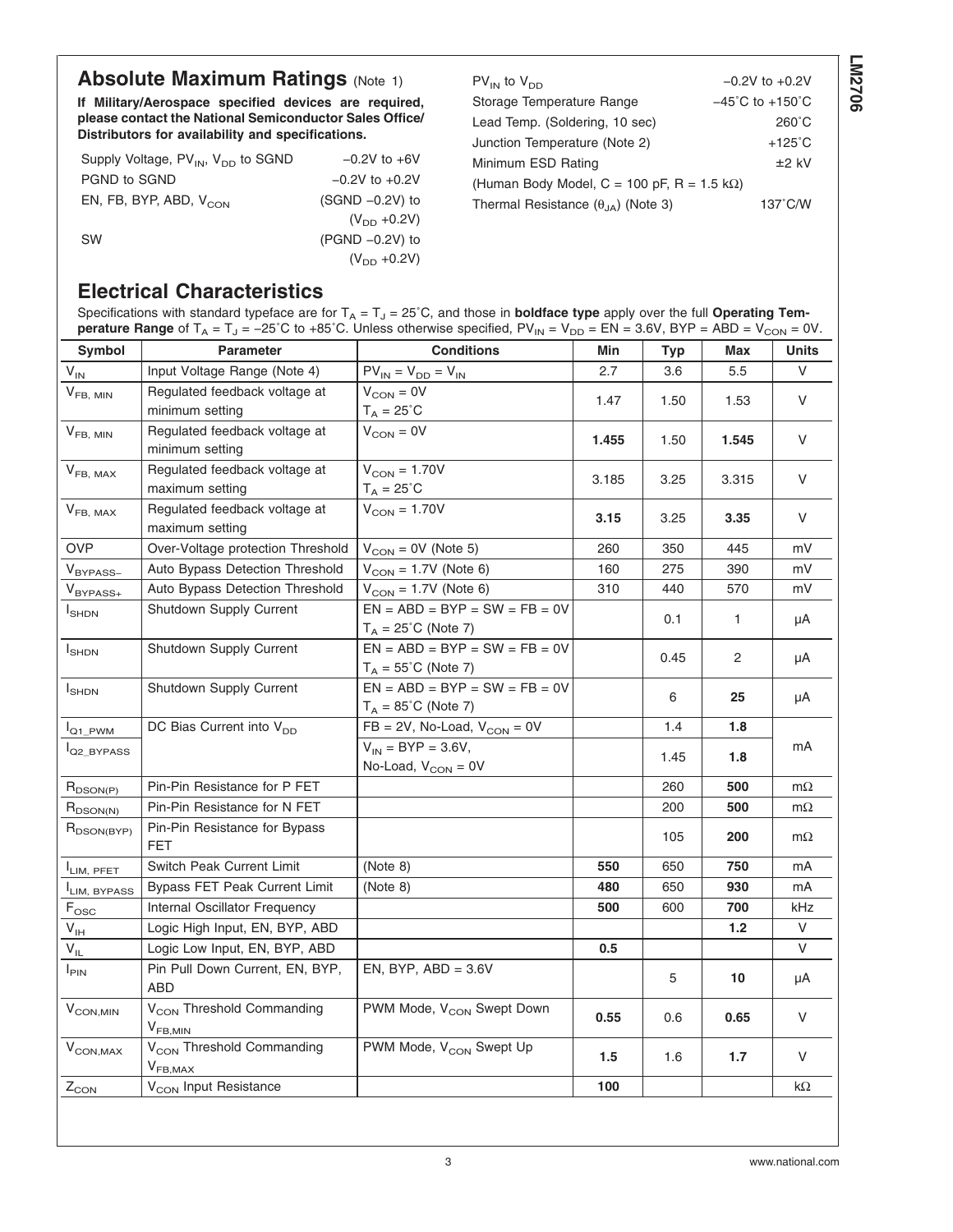#### <span id="page-3-0"></span>**Electrical Characteristics** (Continued)

**Note 1:** Absolute Maximum Ratings indicate limits beyond which damage to the device may occur. Operating Ratings indicate conditions for which the device is functional, but device specifications may not be guaranteed. For guaranteed specifications and associated test conditions, see the Min and Max limits and Conditions in the Electrical Characteristics table. Electrical characteristics table limits are guaranteed by production testing, design or correlation using standard Statistical Quality Control methods. Typical (typ) specifications are mean or average values at 25˚C and are not guaranteed.

**Note 2:** Thermal shutdown will occur if the junction temperature exceeds 150˚C.

**Note 3:** Thermal resistance specified with 1.2" x 1.2" (2 layer 1.5 oz. Cu.) board.

**Note 4:** The LM2706 is designed for mobile phone applications where turn-on after power-up is controlled by the system controller and where requirements for a small package size overrule increased die size for internal Under Voltage Lock-Out (UVLO) circuitry. Thus, it should be kept in shutdown by holding the EN pin low until the input voltage exceeds 2.7V.

Note 5: Over-Voltage protection (OVP) hysteresis is the voltage above the nominal V<sub>OUT</sub> where the OVP comparator turns off the PFET switch while in PWM mode. Note 6: V<sub>IN</sub> is compared to the programmed output voltage (V<sub>OUT</sub>, PROG). When V<sub>IN</sub>–V<sub>OUT</sub>, PROG falls below V<sub>BYPASS</sub><sub>−</sub> for longer than T<sub>BYPASS</sub> the bypass FET turns on and the switching FETS turn off. This is called the bypass mode. Bypass mode is exited when  $V_{\text{IN}}-V_{\text{OUT}}$ , PROG exceeds VBYPASS+ for longer than T<sub>BYPASS</sub>, and PWM mode returns.

**Note 7:** Shutdown current includes the leakage currents of the PFET and Bypass FET.

**Note 8:** Current limit is built-in, fixed, and not adjustable. The current limit tests are done by using DC measurement methods.

**System Characteristics** The following specifications are based on design limits and assume that the component values in the typical application circuit are used.**These parameters are not guaranteed by production testing.**

| Symbol     | <b>Parameter</b>                               | <b>Conditions</b>                                              | Min | Typ | Max | <b>Units</b> |
|------------|------------------------------------------------|----------------------------------------------------------------|-----|-----|-----|--------------|
| Tresponse  | Time for $V_{\text{OUT}}$ to rise from 1.5V to | $V_{IN} = 4.2V$ , $C_{OUIT} = 4.7 \mu F$ ,                     |     | 25  | 30  |              |
|            | 3.25V (PWM Mode)                               | $R_{LOAD} = 15 \Omega$                                         |     |     |     | μs           |
| Ton_pwm    | Turn on time in pwm mode                       | $EN = L$ to H.                                                 |     |     |     |              |
|            |                                                | $V_{IN} = 3.6 V, V_{OII} = 3.25 V,$                            |     | 600 | 900 | μs           |
|            |                                                | $C_{\text{OUT}} = 4.7 \mu F$ , R <sub>LOAD</sub> =10 $\Omega$  |     |     |     |              |
| $Z_{CON}$  | V <sub>CON</sub> input capacitance             | $V_{\rm CON}$ =1V, Test freq = 100kHz                          |     |     | 15  | рF           |
| T_bypass   | Auto bypass detect delay                       | (Note 6)                                                       | 8   | 10  | 12  | μs           |
| Ton_bypass | Bypass FET turn on time                        | $V_{IN} - V_{OUT} = 0.25V$                                     |     |     | 30  |              |
|            |                                                | $C_{\text{OUT}} = 4.7 \mu F$ , R <sub>LOAD</sub> = 15 $\Omega$ |     |     |     | μs           |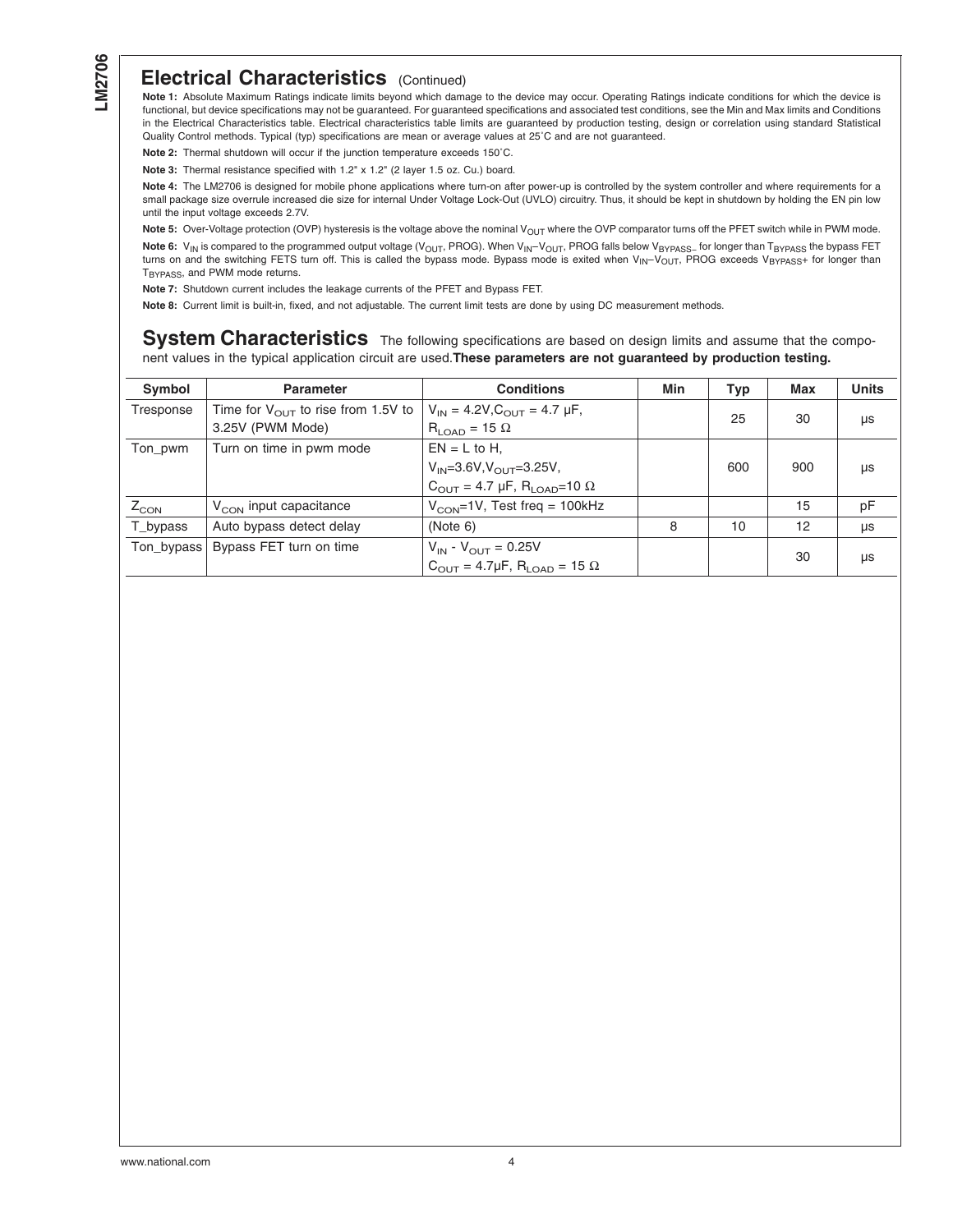#### **Typical Performance Characteristics** (Circuit of *[Figure 1](#page-8-0)*,  $V_{IN} = EN = 3.6V$ , ABD = BYP = 0V, T<sub>A</sub> = 25˚C, unless otherwise noted.)















**Output Voltage vs Temperature**  $(V_{OUT} = 3.25V)$ 

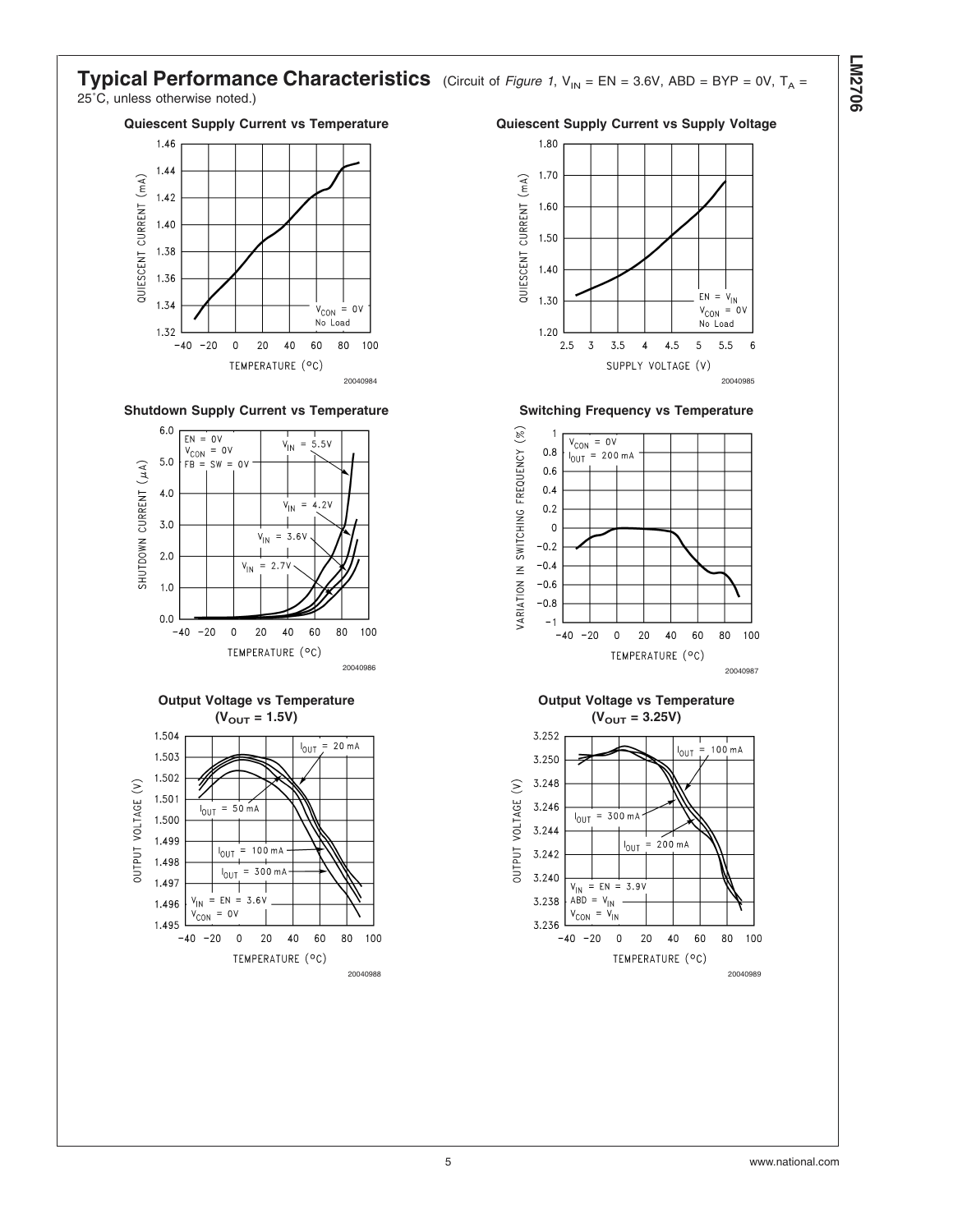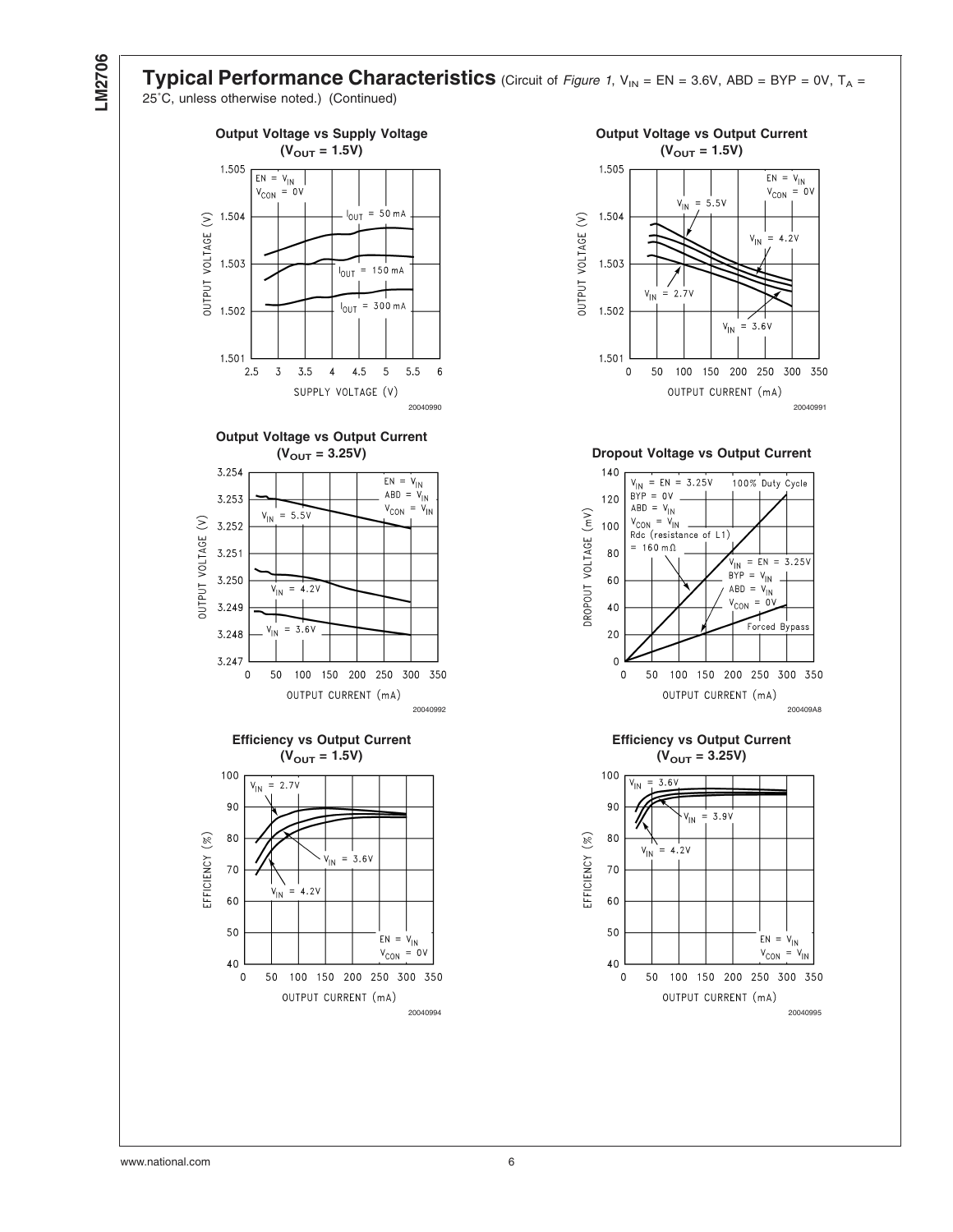#### **Typical Performance Characteristics** (Circuit of *[Figure 1](#page-8-0)*,  $V_{IN} = EN = 3.6V$ , ABD = BYP = 0V, T<sub>A</sub> = 25˚C, unless otherwise noted.) (Continued)

















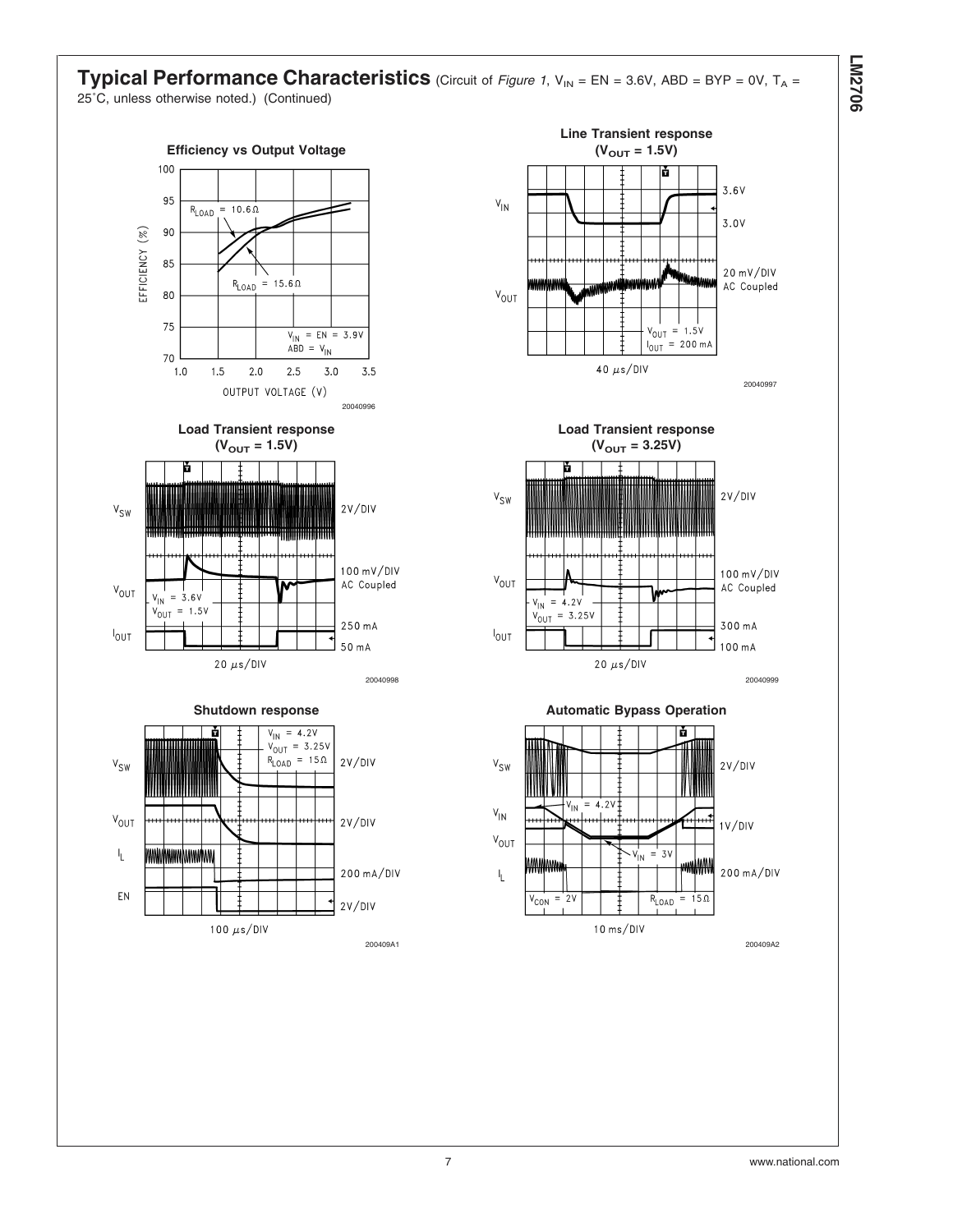**Typical Performance Characteristics** (Circuit of *[Figure 1](#page-8-0)*,  $V_{IN} = EN = 3.6V$ , ABD = BYP = 0V,  $T_A =$ 25˚C, unless otherwise noted.) (Continued)









### **Device Information**

The LM2706 is a simple, step-down DC-DC converter and bypass switch optimized for powering RF power amplifiers (PAs) in mobile phones, portable communicators, and similar battery powered RF devices. It is designed to allow the RF PA to operate at maximum efficiency over a wide range of power levels from a single LiION battery cell. It is based on a current-mode buck architecture, with synchronous rectification for high efficiency. It is designed for a maximum load capability of 300 mA. Maximum load range may vary from this depending on input voltage, output voltage and the inductor chosen.

The device has all four of the pin-selectable operating modes required for powering RF PAs in mobile phones and other sophisticated portable devices with complex power management needs. Fixed-frequency PWM operation offers regulated output at high efficiency while minimizing interference with sensitive IF and data acquisition circuits. Forced Bypass mode turns on an internal FET bypass switch to power the PA directly from the battery. Automatic Bypass mode turns on the bypass switch when the input voltage gets close to the set output voltage. This helps the RF power amplifier maintain its operating power during low battery conditions by reducing the dropout voltage across the LM2706. Shutdown mode turns the device off and reduces battery consumption to 0.1 µA (typ).

DC PWM mode output voltage precision is ±2%. Efficiency is typically around 95% for a 200 mA load with 3.25V output,

3.9V input. The output voltage is dynamically programmable from 1.5V to 3.25V by adjusting the voltage on the control pin without the need for external feedback resistors. This ensures longer battery life by being able to change the PA supply voltage dynamically depending on its transmitting power.

Additional features include soft-start, current overload protection, over voltage protection and thermal overload protection.

The LM2706 is constructed using a chip-scale 10-pin micro SMD package. This package offers the smallest possible size, for space-critical applications such as cell phones, where board area is an important design consideration. Use of a high switching frequency (600 kHz) reduces the size of external components. As shown in *[Figure 1](#page-8-0)*, only three external power components are required for implementation. Use of a micro-SMD package requires special design considerations for implementation. (See *Micro SMD Package Assembly and Use* in the *Applications Information* section.) Its fine bump-pitch requires careful board design and precision assembly equipment. Use of this package is best suited for opaque-case applications, where its edges are not subject to high-intensity ambient red or infrared light. Also, the system controller should set EN low during power-up and other low supply voltage conditions. (See *Shutdown Mode* in the *Device Information* section.)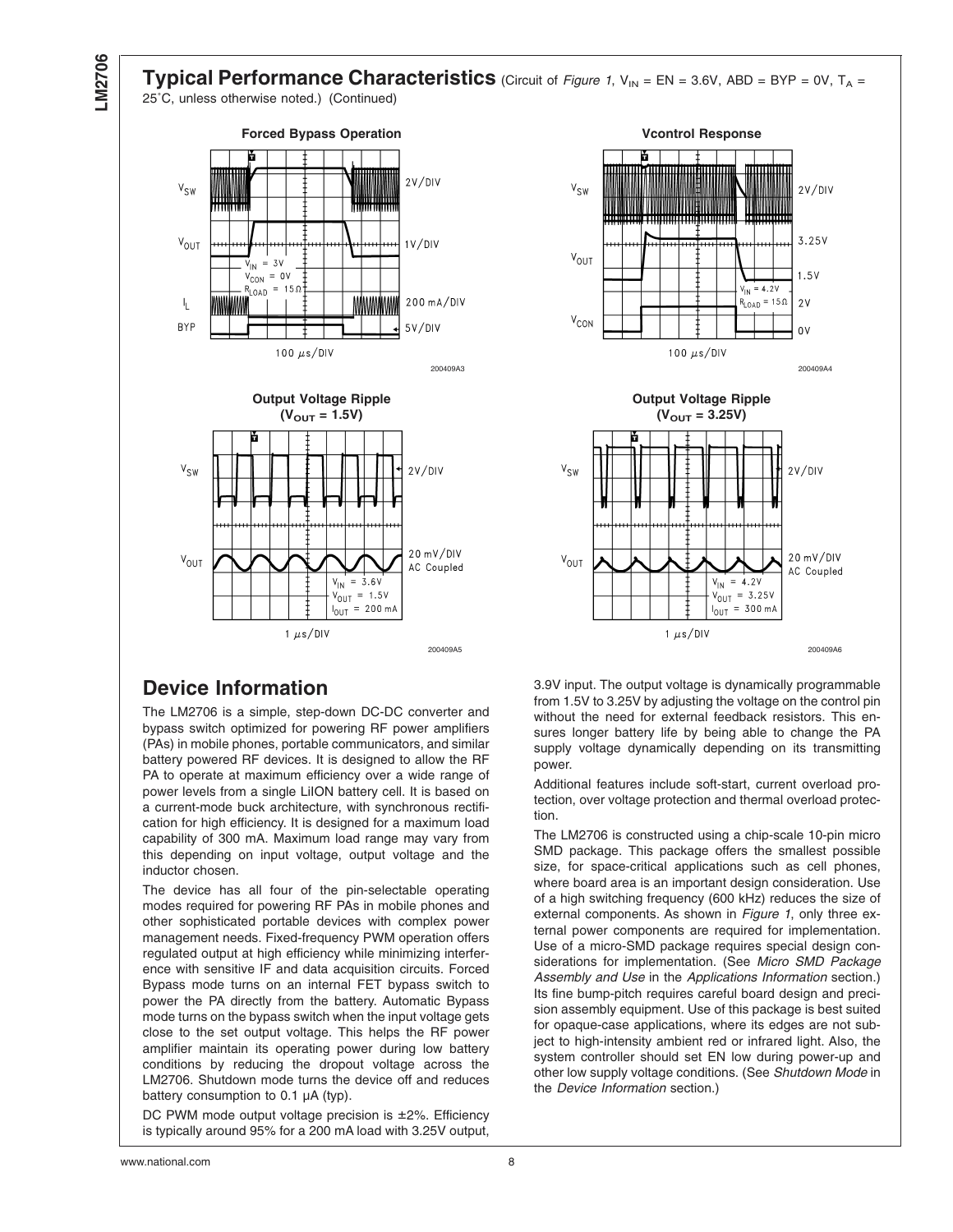#### <span id="page-8-0"></span>**Device Information** (Continued)



**FIGURE 1. Typical Operating Circuit**

### **Circuit Operation**

Referring to *Figures 1, [2, 3](#page-9-0)*, the LM2706 operates as follows. During the first part of each switching cycle, the control block in the LM2706 turns on the internal PFET switch. This allows current to flow from the input through the inductor to the output filter capacitor and load. The inductor limits the current to a ramp with a slope of around  $(V_{IN} - V_{OUT})/L$ , by storing energy in a magnetic field. During the second part of each cycle, the controller turns the PFET switch off, blocking current flow from the input, and then turns the NFET synchronous rectifier on. In response, the inductor's magnetic field collapses, generating a voltage that forces current from ground through the synchronous rectifier to the output filter capacitor and load. As the stored energy is transferred back into the circuit and depleted, the inductor current ramps down with a slope around  $V_{\text{OUT}}/L$ . If the inductor current reaches zero before the next cycle, the synchronous rectifier is turned off to prevent current reversal. The output filter capacitor stores charge when the inductor current is high, and releases it when low, smoothing the voltage across the load.

The output voltage is regulated by modulating the PFET switch on time to control the average current sent to the load. The effect is identical to sending a duty-cycle modulated rectangular wave formed by the switch and synchronous rectifier at SW to a low-pass filter formed by the inductor and output filter capacitor. The output voltage is equal to the average voltage at the SW pin.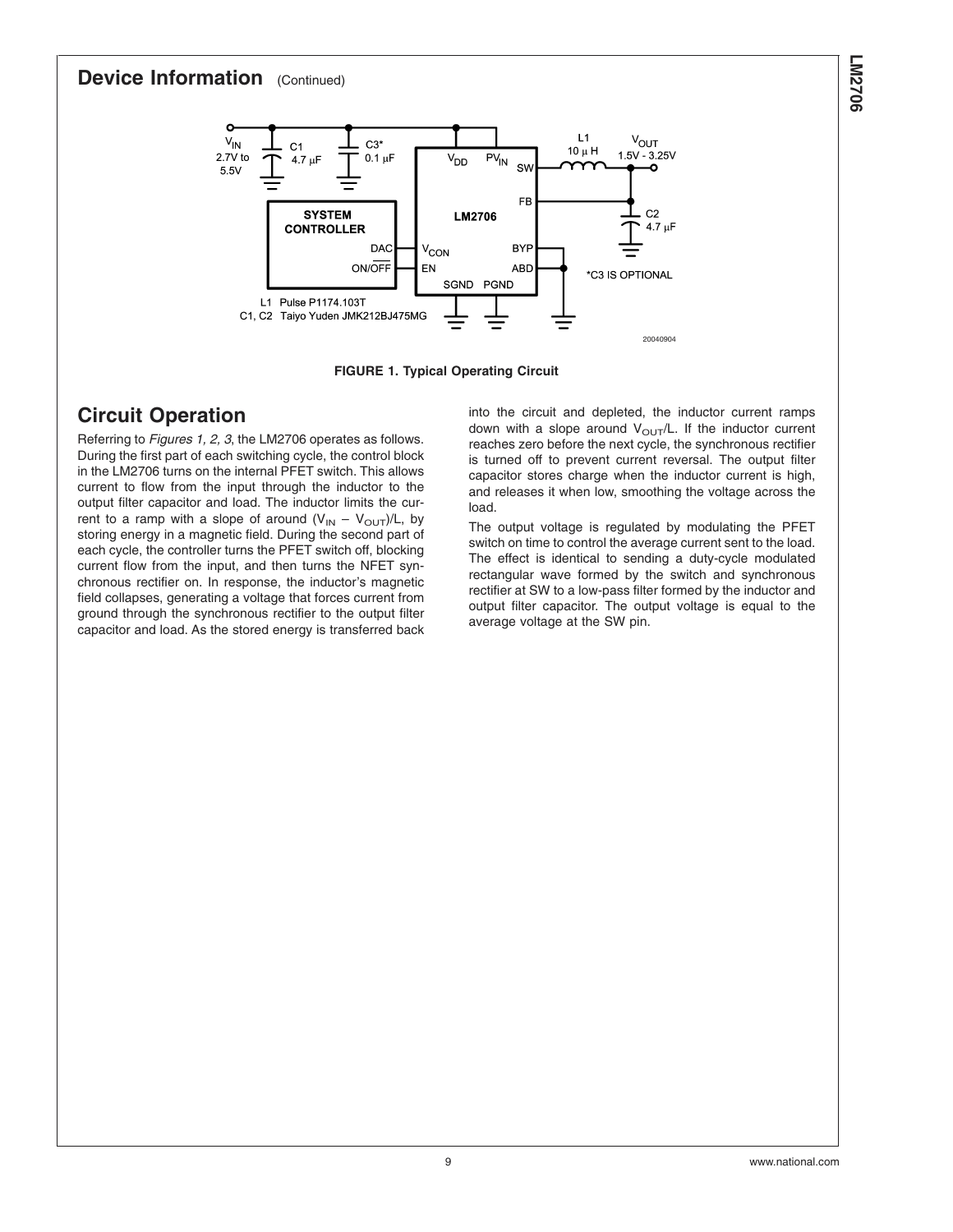#### <span id="page-9-0"></span>**Circuit Operation** (Continued)



**FIGURE 2. Simplified Functional Diagram**

#### **PWM Operation**

While in PWM (Pulse Width Modulation) mode, the output voltage is regulated by switching at a constant frequency and then modulating the energy per cycle to control power to the load. Energy per cycle is set by modulating the PFET switch on-time pulse-width to control the peak inductor current. This is done by comparing the signal from the currentsense amplifier with a slope compensated error signal from the voltage-feedback error amplifier. At the beginning of each cycle, the clock turns on the PFET switch, causing the inductor current to ramp up. When the current sense signal ramps past the error amplifier signal, the PWM comparator turns off the PFET switch and turns on the NFET synchronous rectifier, ending the first part of the cycle. If an increase in load pulls the output down, the error amplifier output increases, which allows the inductor current to ramp higher before the comparator turns off the PFET. This increases the average current sent to the output and adjusts for the increase in the load.

Before going to the PWM comparator, the error signal is summed with a slope compensation ramp from the oscillator for stability of the current feedback loop. During the second part of the cycle, a zero crossing detector turns off the NFET synchronous rectifier if the inductor current ramps to zero. The minimum on time of PFET in PWM mode is 200 ns.



**FIGURE 3. Typical Circuit Waveforms in PWM Mode**

#### **Bypass Operation**

The LM2706 contains an internal PFET switch for bypassing the PWM DC-DC converter during Forced and Automatic Bypass modes. In Forced Bypass mode, this switch is turned on to power the PA directly from the battery for maximum RF output power. Automatic Bypass mode turns on the bypass switch when the input voltage approaches the programmed output voltage so that the RF PA can continue to operate with good linearity at high power levels when the battery voltage is low. When the part operates in the Forced or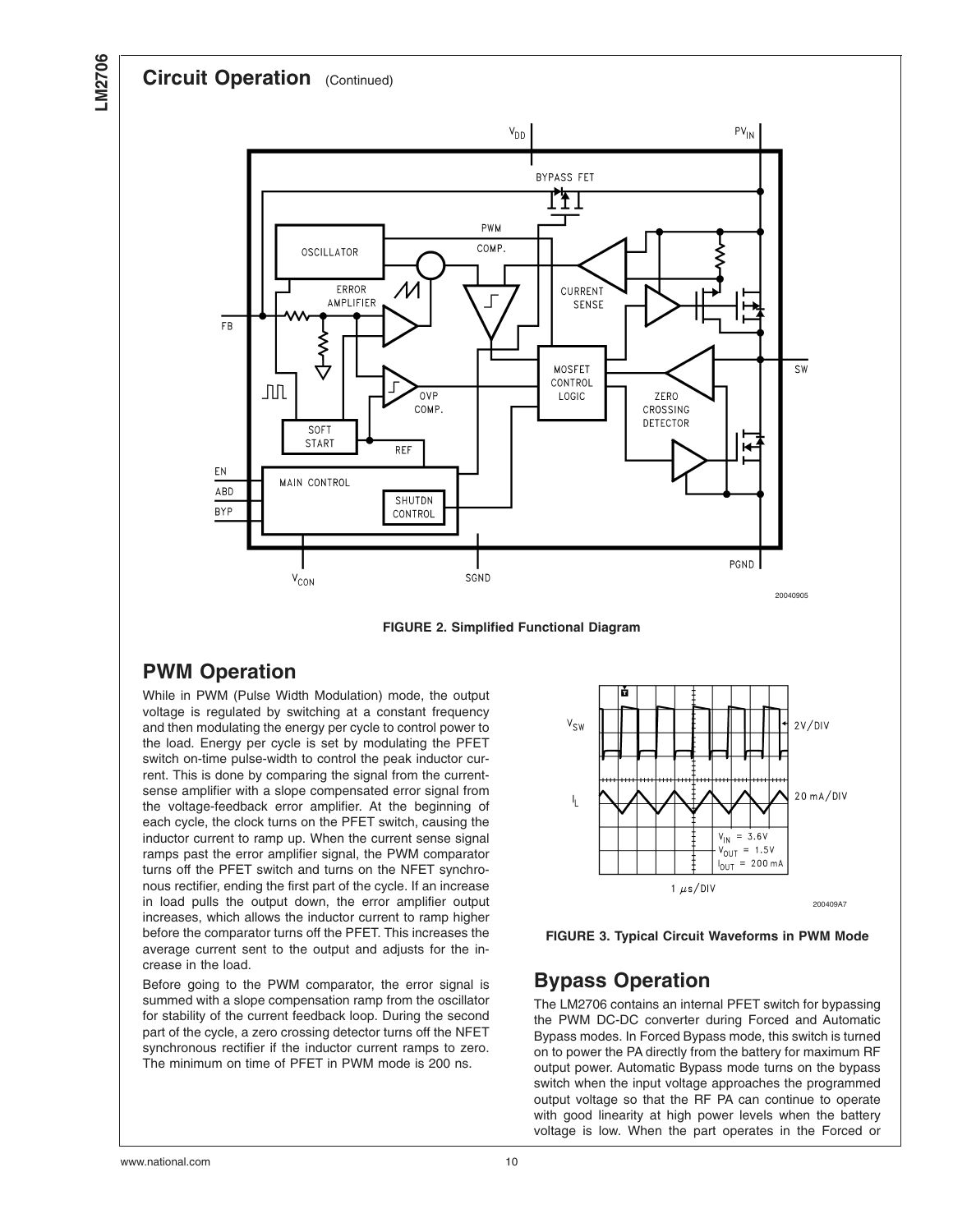### <span id="page-10-0"></span>**Bypass Operation** (Continued)

Automatic Bypass modes, the output voltage will follow the input voltage less the voltage drop across the resistance of the bypass PFET. These modes are more efficient than operating in PWM mode at 100% duty cycle because the resistance of the bypass PFET is less than the series resistance of the PWM PFET and inductor. This translates into higher voltage available on the output in bypass mode, for a given battery voltage.

The part can be placed in bypass operation by sending BYP pin high for Forced Bypass mode. During Forced Bypass mode, the bypass switch remains on irrespective of the state of ABD pin. A second way to place the part in bypass operation is by setting ABD low for Automatic Bypass mode. In Automatic Bypass mode, the bypass switch turns on when the difference between the input voltage and programmed output voltage is less than 275 mV (typ) for more than the bypass delay time 10 µs (typ). The bypass switch turns off when the input voltage is higher than the programmed output voltage by 440 mV (typ) for longer than the bypass delay time. The bypass delay time is provided to prevent false triggering into Automatic Bypass Mode modes by either spikes or dips in  $V_{IN}$ .

# **Operating Mode Selection Controls**

The LM2706 is designed for digital control of the operating modes using BYP and ABD pins. The settings for these pins are outlined in *Table 1*. Setting BYP high (>1.2V) places the device in Forced Bypass mode. Setting BYP low and ABD high forces operation in PWM mode. Setting both BYP and ABD low (<0.5V) or leaving them floating places the device in Automatic Bypass mode. The BYP and ABD pins have 5 µA (typ) pull down currents for default operation in Automatic Bypass mode for automatic switchover between PWM and Bypass operation in systems where digital mode control is not required.

|  | TABLE 1. Operating Modes |  |
|--|--------------------------|--|

| Mode              | <b>Logic Level</b> |            |  |
|-------------------|--------------------|------------|--|
|                   | ABD                | <b>BYP</b> |  |
| Forced Bypass     | 0 or 1             |            |  |
| Auto-Bypass / PWM |                    |            |  |
| <b>PWM</b>        | 0 or 1             |            |  |

### **Overvoltage Protection**

The LM2706 has an over-voltage comparator that prevents the output voltage from rising too high, when the device is left in PWM mode under low-load conditions. When the output voltage rises by 350 mV over its regulation threshold, the OVP comparator inhibits PWM operation to skip pulses until the output voltage returns to the regulation threshold. In over voltage protection, output voltage and ripple increases. At light loads when the required on time to regulate becomes less than the minimum on time of the LM2706 (around 200ns) then the output voltage will increase till it hits the overvoltage threshold and the part will be in overvoltage protection mode.

### **Shutdown Mode**

Setting the  $EN$  digital input pin low  $(<0.5V)$  places the LM2706 in a 0.1 µA (typ) shutdown mode. During shutdown, the PFET switch, NFET synchronous rectifier, reference, control and bias circuitry of the LM2706 are turned off. Setting EN high enables normal operation. While turning on, soft start is activated. The device takes around 600 µs to complete the soft-start interval and come into regulation during turn-on.

EN should be set low to turn off the LM2706 during power-up and under voltage conditions when the supply is less than the 2.7V minimum operating voltage. The LM2706 is designed for compact portable applications, such as mobile phones. In such applications, the system controller determines power supply sequencing and requirements for small package size outweigh the additional size required for inclusion of UVLO (Under Voltage Lock-Out) circuitry.

# **Internal Synchronous Rectification**

While in PWM mode, the LM2706 uses an internal NFET as a synchronous rectifier to reduce rectifier forward voltage drop and associated power loss. Synchronous rectification provides a significant improvement in efficiency whenever the output voltage is relatively low compared to the voltage drop across an ordinary rectifier diode.

During moderate and heavy loads, the internal NFET synchronous rectifier is turned on during the inductor current down slope during the second part of each cycle. The synchronous rectifier is turned off prior to the next cycle, or when the inductor current ramps to zero at light loads. The NFET is designed to conduct through it's intrinsic body diode during transient intervals before it turns on, eliminating the need for an external diode.

# **Current Limiting**

A current limit feature allows the LM2706 to protect itself and external components during overload conditions. In PWM mode a 750 mA max cycle-by-cycle current limit is normally used.

In the Bypass mode the bypass FET peak current limit is 650 mA (typ). During overload conditions the LM2706 limits output current to this value. If the output current reaches the bypass FET peak current limit then the current folds back to the fold back current value of around 450 mA. A reduction in the output current below the reset value of around 300 mA resumes normal bypass operation.

In cases where the bypass FET is turned on with a big differential between the input and output voltages the bypass FET may see a peak current exceeding its peak current limit due to the charging of the output capacitor plus the load current and will go to the foldback current value thus acting as a constant current source. As the output capacitor gets charged the bypass FET current will go below the reset limit and the bypass switch will be fully on thus acting as a switch again.

### **Dynamically Adjustable Output Voltage**

The LM2706 features dynamically adjustable output voltage to eliminate the need for external feedback resistors. The output can be set from 1.5V to 3.25V by changing the voltage on the analog  $V_{\text{CONTROL}}$  pin. This feature is useful in PA applications where peak power is needed only when the handset is far away from the base station or when data is being transmitted. In other instances the transmitting power can be reduced and hence the supply voltage to the PA can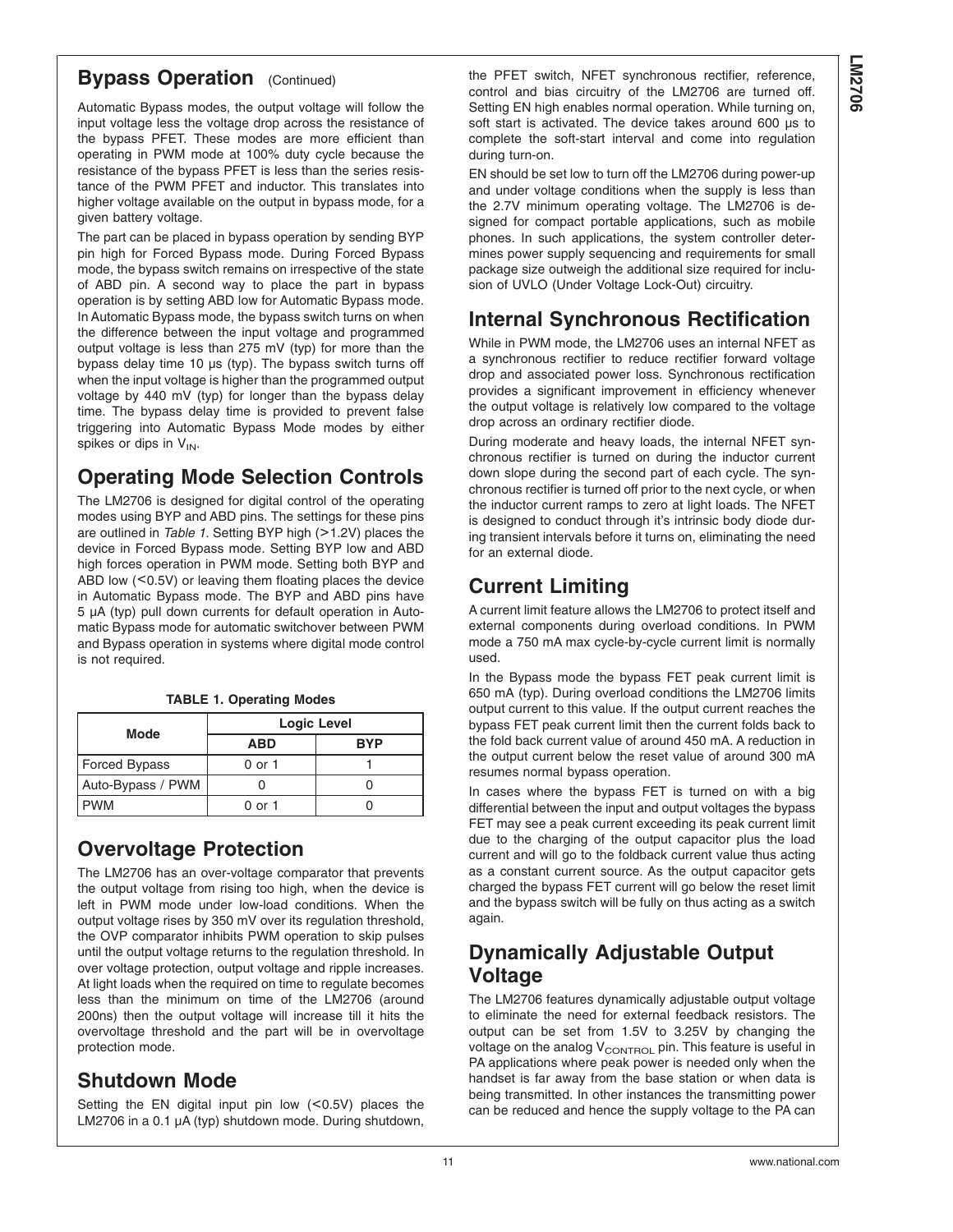# **Dynamically Adjustable Output**

**Voltage** (Continued)

be reduced helping maintain longer battery life. See *Setting the Output Voltage* in the *Application Information* section for further details.

### **Soft-Start**

The LM2706 has soft start to reduce inrush during power-up and startup. This reduces stress on the LM2706 and external components. It also reduces startup transients on the power source. Soft start is implemented by ramping up the reference input to the error amplifier of the LM2706 to gradually increase the output voltage. The reference ramps up in around 600 µs.

# **Thermal Overload Protection**

The LM2706 has a thermal overload protection function that operates to protect itself from short-term misuse and overload conditions. When the junction temperature exceeds around 150˚C, the device initiates a soft-start cycle which is completed after the temperature drops below 130˚C. Prolonged operation in thermal overload conditions may damage the device and is considered bad practice.

# **Application Information**

#### **SETTING THE OUTPUT VOLTAGE**

The LM2706 features a pin-controlled variable output voltage to eliminate the need for external feedback resistors. Select an output voltage from 1.5V to 3.25V by setting the voltage on the  $V_{\rm CON}$  output voltage control pin, as directed in *Table 2*.

When the control pin voltage is between 0.65V and 1.5V, the output voltage will vary in a monotonic fashion with respect to the voltage on the control pin as per the above equation. Internally the control pin is buffered and then clamped before it is fed to the error amplifier inputs. If voltage on the control

pin is less than 0.55V, the output voltage is regulated at 1.5V and if the voltage is greater than 1.7V, the output is regulated at 3.25V.

|  |  |  | <b>TABLE 2. Output Voltage Selection</b> |
|--|--|--|------------------------------------------|
|--|--|--|------------------------------------------|

| $V_{COM}$ (V)                 | $V_{\text{out}}(V)$                            |
|-------------------------------|------------------------------------------------|
| $V_{\text{CON}} \leq 0.55$    | 1.5                                            |
| $0.65 < V_{\text{CON}} < 1.5$ | $V_{\text{OUT}} = 1.75 V_{\text{CON}} + 0.45V$ |
| $V_{\text{CON}} \geq 1.7$     | 3.25                                           |

Refer to *Figure 4* for the relation between  $V_{\text{OUT}}$  and  $V_{\text{CON}}$ .



**FIGURE 4. V<sub>OUT</sub> vs V<sub>CON</sub>** 

#### **INDUCTOR SELECTION**

Use a 10 µH inductor with a saturation current rating of atleast 750 mA. The inductor's resistance should be less than around 0.3Ω for good efficiency. *Table 3* lists suggested inductors and suppliers.

| <b>Part Number</b> | <b>Vendor</b> | <b>Phone</b> | <b>FAX</b>   |
|--------------------|---------------|--------------|--------------|
| DO1608C-103        | Coilcraft     | 847-639-6400 | 847-639-1469 |
| P1174.103T         | Pulse         | 858-674-8100 | 858-674-8262 |
| ELL6RH100M         | Panasonic     | 714-373-7366 | 714-373-7323 |
| CDRH5D18-100       | Sumida        | 847-956-0666 | 847-956-0702 |

**TABLE 3. Suggested Inductors and Their Suppliers**

For low-cost applications, an unshielded bobbin inductor is suggested. For noise critical applications, a toroidal or shielded-bobbin inductor should be used. A good practice is to lay out the board with footprints accommodating both types for design flexibility. This allows substitution of a lownoise toroidal inductor, in the event that noise from low-cost bobbin models is unacceptable. The saturation current rating is the current level beyond which an inductor looses its inductance. Beyond this rating, the inductor looses its ability to limit current through the PWM switch to a ramp. This can cause poor efficiency, regulation errors or stress to DC-DC converters like the LM2706. Saturation occurs when the

magnetic flux density from current through the windings of the inductor exceeds what the inductor's core material can support with a corresponding magnetic field.

#### **CAPACITOR SELECTION**

Use a 4.7 µF ceramic input capacitor and a 4.7 µF ceramic output capacitor. These provide an optimal balance between small size, cost, reliability and performance for cell phones and similar applications. *[Table 4](#page-12-0)* lists suggested capacitors and suppliers.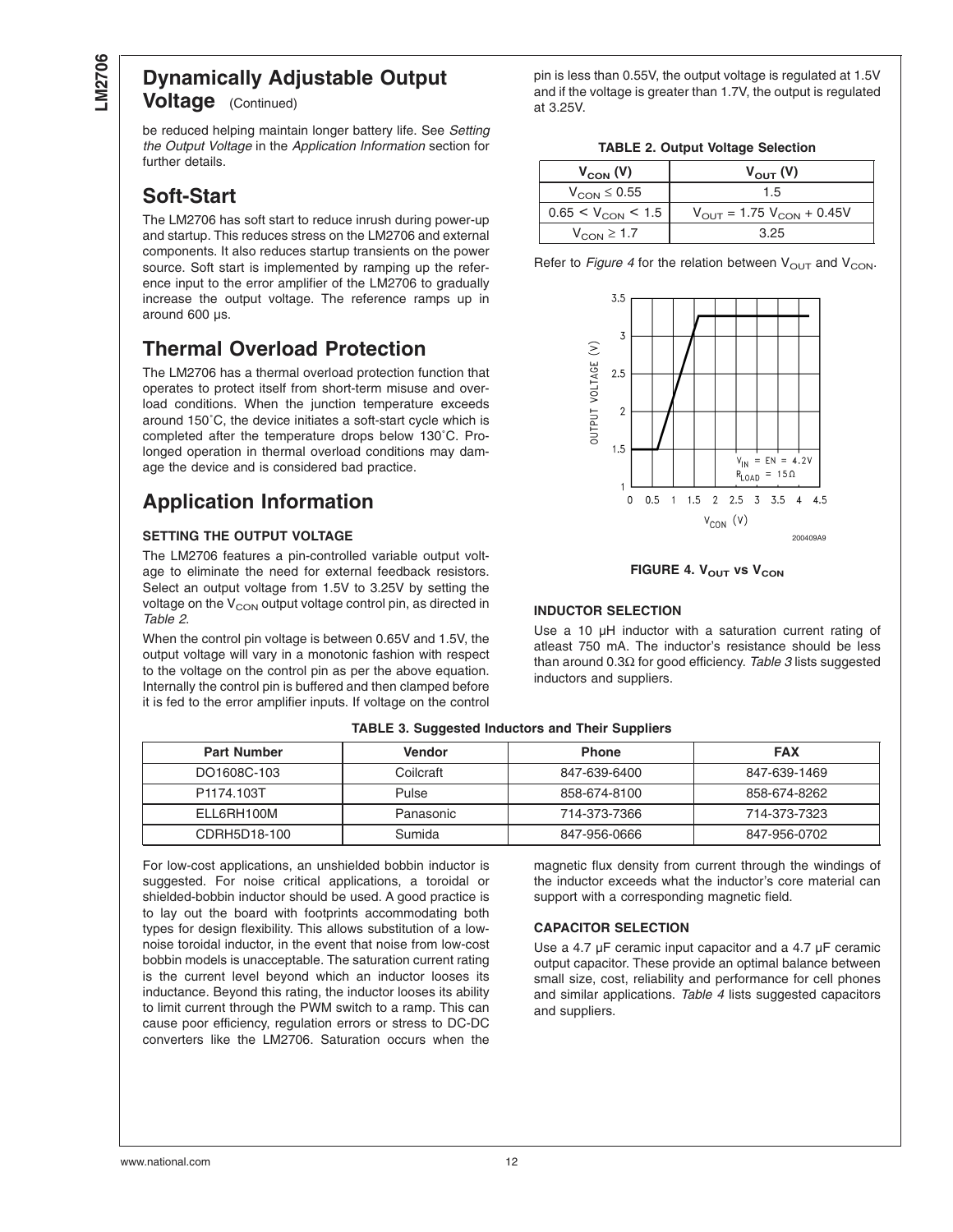#### <span id="page-12-0"></span>**Application Information** (Continued)

**TABLE 4. Suggested Capacitors and Their Suppliers**

| Model                                         | Type    | <b>Vendor</b> | <b>Phone</b> | <b>FAX</b>   |
|-----------------------------------------------|---------|---------------|--------------|--------------|
| 4.7 µF for C1, C2 (Input or Output Capacitor) |         |               |              |              |
| <b>JMK212BJ475MG</b>                          | Ceramic | Taiyo-Yuden   | 847-925-0888 | 847-925-0899 |
| LMK316BJ475ML                                 | Ceramic | Taiyo-Yuden   | 847-925-0888 | 847-925-0899 |
| C2012X5R0J475K                                | Ceramic | TDK           | 847-803-6100 | 847-803-6296 |

The input filter capacitor supplies current to the PFET switch of the LM2706 in the first part of each cycle and reduces voltage ripple imposed on the input power source. The output filter capacitor smooths out current flow from the inductor to the load, helps maintain a steady output voltage during transient load changes and reduces output voltage ripple. These capacitors must be selected with sufficient capacitance and sufficiently low ESR to perform these functions.

The ESR, or equivalent series resistance, of the filter capacitors is a major factor in voltage ripple. The contribution from ESR to voltage ripple is around 75%–95% for most types of electrolytic capacitors, and less for ceramic capacitors. The remainder of the ripple is from charge storage due to capacitance.

#### **OPERATING MODE SELECTION**

Drive the ABD and BYP pins using the system controller to set the operating mode of the LM2706. See *[Table 1](#page-10-0)* for the pin settings and corresponding operating modes. Use a comparator, Schmitt trigger or logic gate to drive the ABD and BYP pins. Drive the pins below 0.5V for a low logic level and above 1.2V for a high logic level. In systems where operation in Automatic Bypass mode is desired and digital control of operating modes is unnecessary, connect ABD and BYP to SGND. ABD and BYP have pull-down currents and will default to Automatic Bypass mode if left floating.

#### **EN PIN CONTROL**

Drive the EN pin using the system controller to turn the LM2706 ON and OFF. Use a comparator, Schmitt trigger or logic gate to drive the EN pin. Set EN high (>1.2V) for normal operation and low  $(<0.5V$ ) for a 0.1  $\mu$ A (typ) shutdown mode.

Set EN low to turn off the LM2706 during power-up and under voltage conditions when the supply is less than the 2.7V minimum operating voltage. The LM2706 is designed for mobile phones where the system controller controls operation mode for maximizing battery life and requirements for small package size outweigh the additional size required for inclusion of UVLO (Under Voltage Lock-Out) circuitry.

#### **micro SMD PACKAGE ASSEMBLY AND USE**

Use of the micro-SMD package requires specialized board layout, precision mounting and careful reflow techniques, as detailed in National Semiconductor Application Note 1112. Refer to the section *Surface Mount Technology (SMT) Assembly Considerations*. For best results in assembly, alignment ordinals on the PC board should be used to facilitate placement of the device.

The pad style used with Micro SMD package must be the NSMD (non-solder mask defined) type. This means that the solder-mask opening is larger than the pad size. This prevents a lip that otherwise forms if the solder-mask and pad

overlap, from holding the device off the surface of the board and interfering with mounting. See Applications Note 1112 for specific instructions how to do this.

The 10-Bump package used for the LM2706 has 300 micron solder balls and requires 10.82 mil pads for mounting on the circuit board. The trace to each pad should enter the pad with a 90˚ entry angle to prevent debris from being caught in deep corners. Initially, the trace to each pad should be 6–7 mil wide, for a section approximately 6 mil long, as a thermal relief. Then each trace should neck up or down to its optimal width. The important criterion is symmetry. This ensures the solder bumps on the LM2706 re-flow evenly and that the device solders level to the board. In particular, special attention must be paid to the pads for bumps 6–8. Because PGND and  $PV_{IN}$  are typically connected to large copper planes, inadequate thermal relief's can result in late or inadequate reflow of these bumps.

The micro SMD package is optimized for the smallest possible size in applications with red or infrared opaque cases. Because the micro SMD package lacks the plastic encapsulation characteristic of larger devices, it is vulnerable to light. Backside metallization and/or epoxy coating, along with front-side shading by the printed circuit board, reduce this sensitivity. However, the package has exposed die edges. In particular, micro SMD devices are sensitive to light, in the red and infrared range, shining n the package's exposed die edges.

Do not use or power-up the LM2706 while subjecting it to red or infrared light otherwise degraded, unpredictable or erratic operation may result. Examples of light sources with high red or infrared content include the sun and halogen lamps. Package the circuit in a case opaque to red or infrared light.

#### **BOARD LAYOUT CONSIDERATIONS**

PC board layout is an important part of DC-DC converter design. Poor board layout can disrupt the performance of a DC-DC converter and surrounding circuitry by contributing to EMI, ground bounce, and resistive voltage loss in the traces. These can send erroneous signals to the DC-DC converter IC, resulting in poor regulation or instability. Poor layout can also result in reflow problems leading to poor solder joints between the Micro SMD package and board pads. Poor solder joints can result in erratic or degraded performance. Good layout for the LM2706 can be implemented by following a few simple design rules.

- 1. Place the LM2706 on 10.82 mil (10.82/1000 in.) pads. As a thermal relief, connect to each pad with a 7 mil wide, approximately 7 mil long traces, and then incrementally increase each trace to its optimal width. The important criterion is symmetry to ensure the solder bumps on the LM2706 re-flow evenly (see *Micro SMD Package Assembly and Use*).
- 2. *Place the LM2706, inductor and filter capacitors close together and make the traces short.* The traces between these components carry relatively high switching currents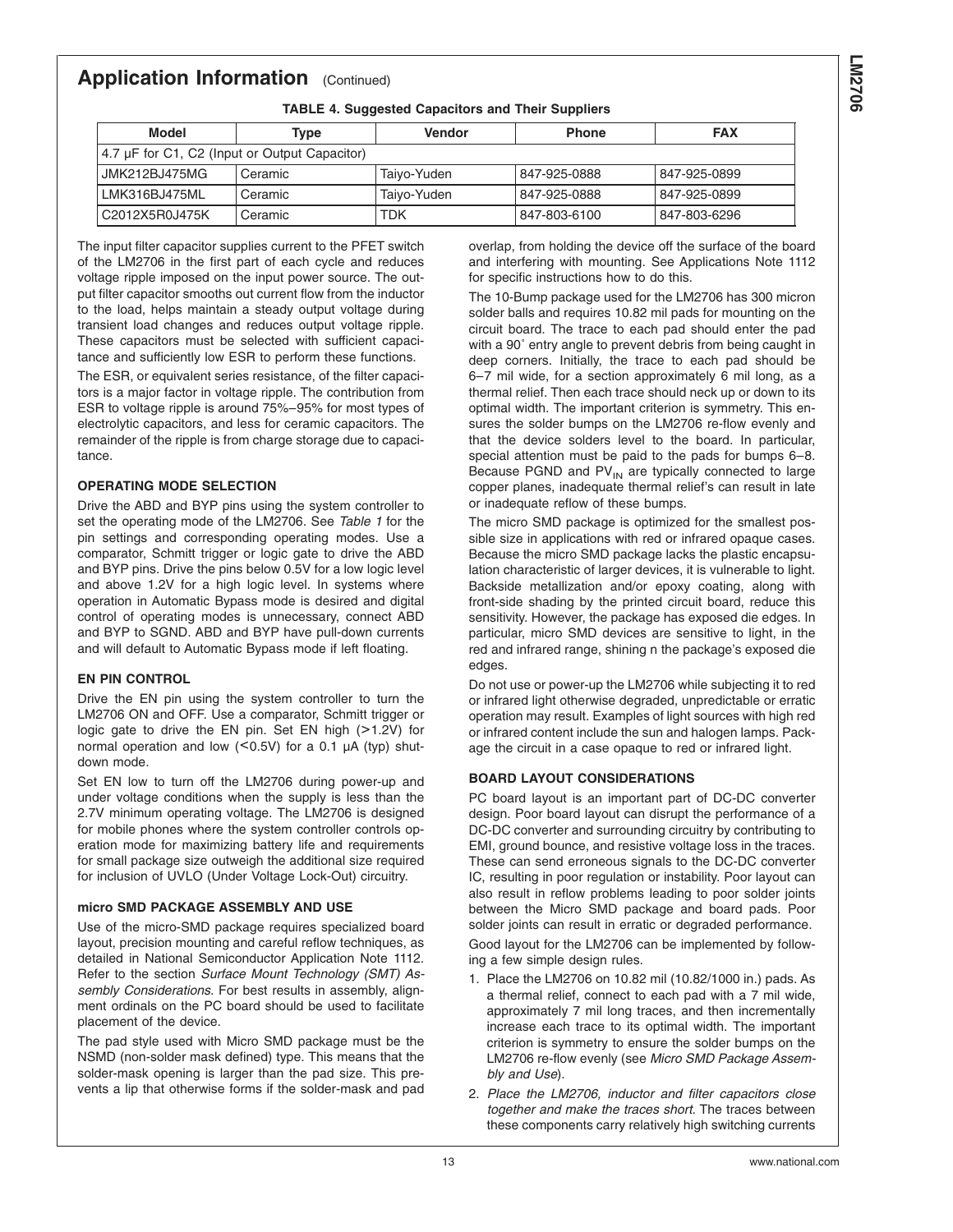#### **Application Information** (Continued)

and act as antennas. Following this rule reduces radiated noise. Place the capacitors and inductor within 0.2 in (5 mm) of the LM2706.

- 3. *Arrange the components so that the switching current loops curl in the same direction.* During the first half of each cycle, current flows from the input filter capacitor, through the LM2706 and inductor to the output filter capacitor and back through ground, forming a current loop. In the second half of each cycle, current is pulled up from ground, through the LM2706 by the inductor, to the output filter capacitor and then back through ground, forming a second current loop. Routing these loops so the current curls in the same direction prevents magnetic field reversal between the two half-cycles and reduces radiated noise.
- 4. *Connect the ground pins of the LM2706, and filter capacitors together using generous component-side copper fill as a pseudo-ground plane. Then, connect this to the ground-plane (if one is used) with several vias.* This

reduces ground-plane noise by preventing the switching currents from circulating through the ground plane. It also reduces ground bounce at the LM2706 by giving it a low-impedance ground connection.

- 5. *Use wide traces between the power components and for power connections to the DC-DC converter circuit.* This reduces voltage errors caused by resistive losses across the traces. Because the FB trace of the LM2706 carries current from the bypass switch, this trace must also be wide.
- 6. *Route noise sensitive traces, such as the voltage feedback path, away from noisy traces between the power components.* The voltage feedback trace must remain close to the LM2706 circuit and should be routed directly from FB to  $V_{\text{OUT}}$  at the output capacitor and should be routed opposite to noisy components. This reduces EMI radiated onto the DC-DC converter's own voltage feedback trace.